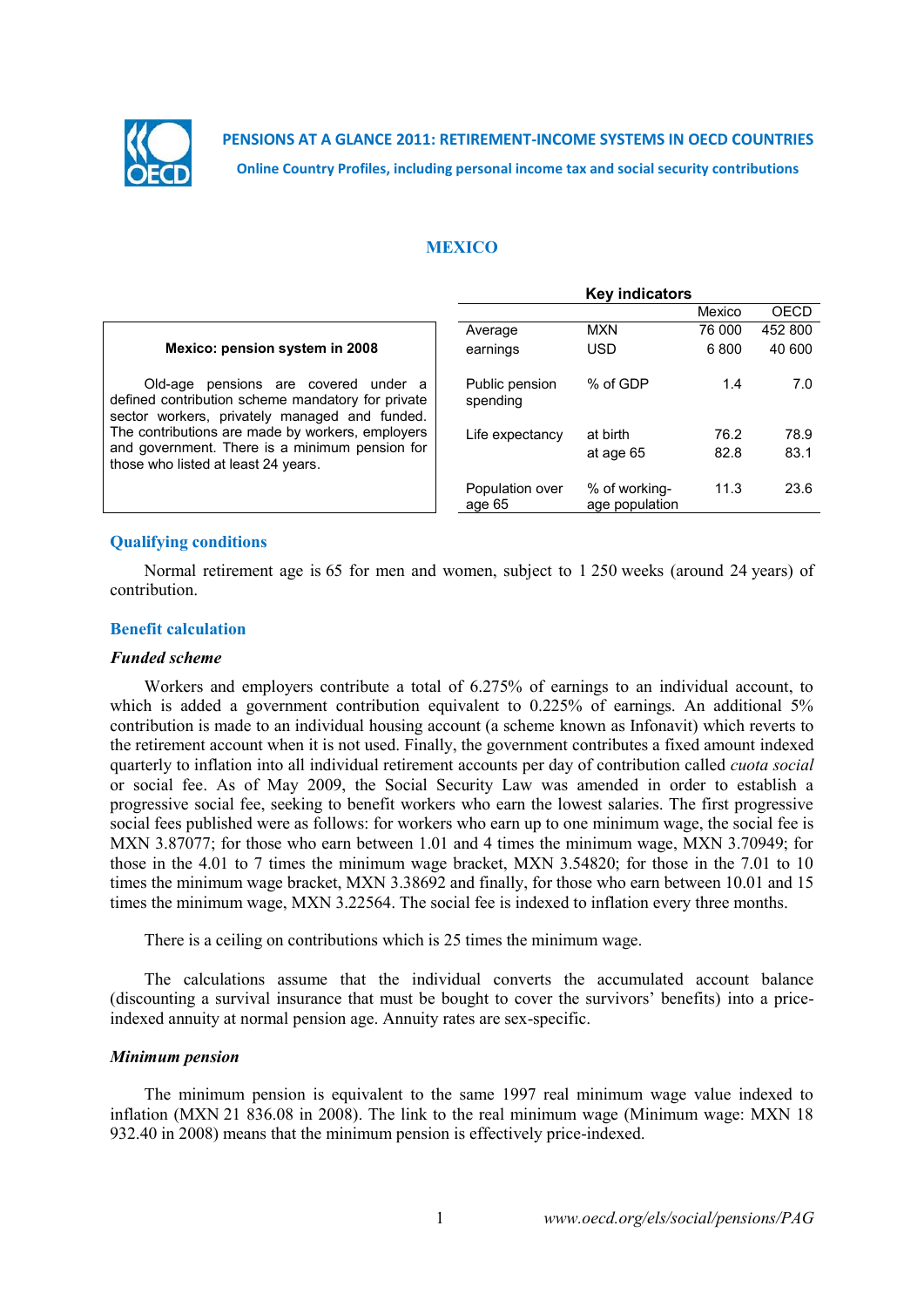# **Variant careers**

## *Early retirement*

Early retirement is possible from age 60 for men and women. Conditions are that the worker is not employed and that at least 1 250 weekly contributions have been made.

Members may retire at any age if the accumulated capital in their account allows them to buy an annuity that is at least 30% higher than the minimum guaranteed pension. In this case, the member does not have to complete the 1 250 weeks of contributions.

#### *Late retirement*

It is possible to defer the pension after age 65.

## *Childcare*

There are no credits for periods spent out of paid work due to childcare responsibilities.

## *Unemployment*

There are no credits for periods of unemployment.

However, Article 191, Fraction II, of the Mexican Social Security Law, states that when a worker is unemployed, he/she will have the right to withdraw some money from his/her old age/retirement sub-account. Unemployed members whose individual account has been open for at least 5 years may withdraw the lower of the equivalent of 90 days of their salary or 11.5% of their account balance. Unemployed members whose individual account has been open for at least 3 years and have paid at least 2 years of contributions may withdraw up to 30 days of their salary with a limit of 10 minimum monthly wages.

The workers can claim this amount from the forty-sixth natural day in which they were unemployed. In order for the worker to be eligible for this benefit, they must have credit in their corresponding account statements.

# **Personal income tax and social security contributions**

#### Taxation of pensioners

The allowance for pensioners is set at 9 times the minimum wage *i.e.* no tax is paid on pensions up to this level.

### Taxation of pension income

There is no special relief for pension income above the higher allowance.

Social security contributions paid by pensioners

Pensioners do not pay social security contributions.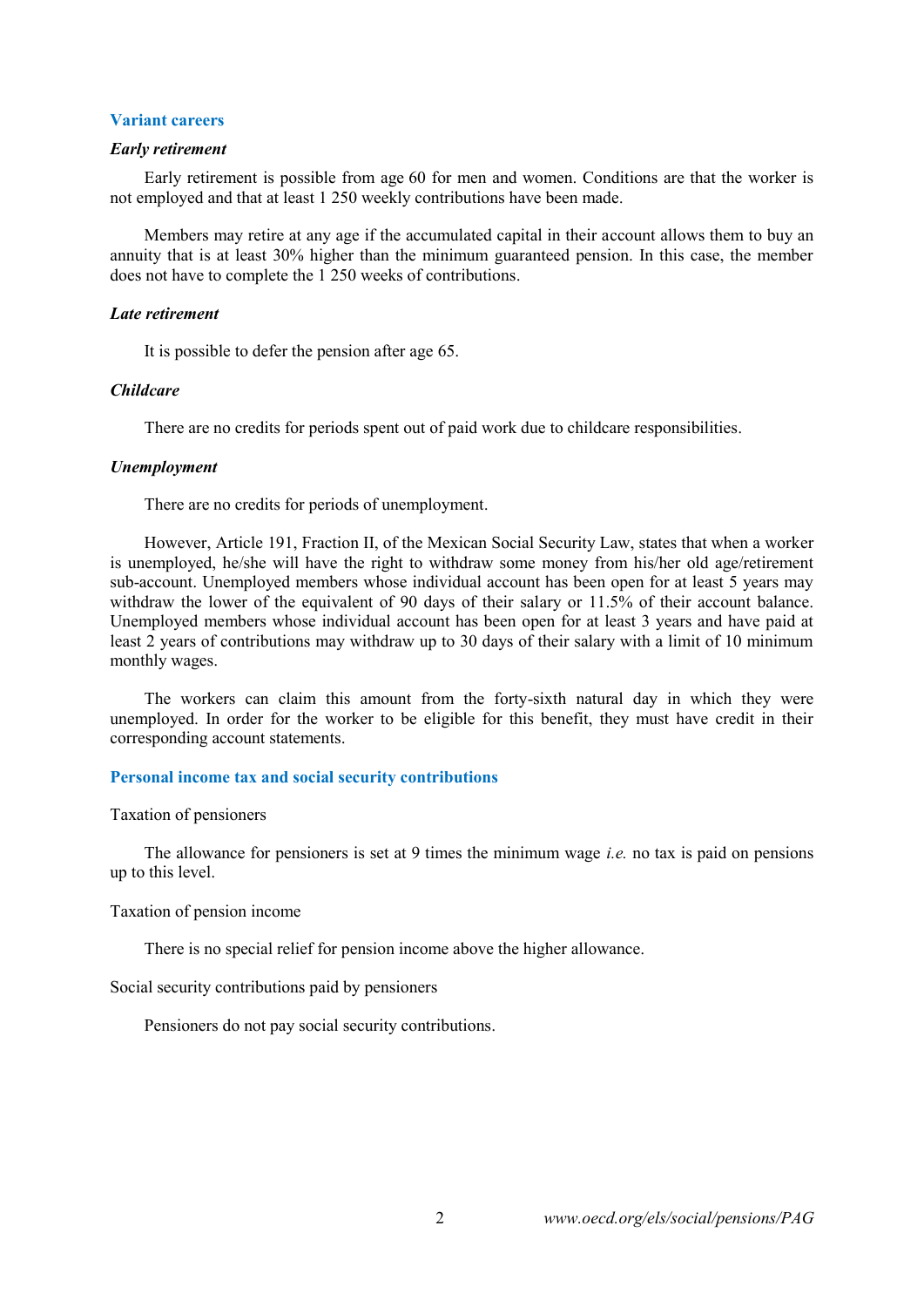#### **Pension modelling results: Mexico**



3 *www.oecd.org/els/social/pensions/PAG*